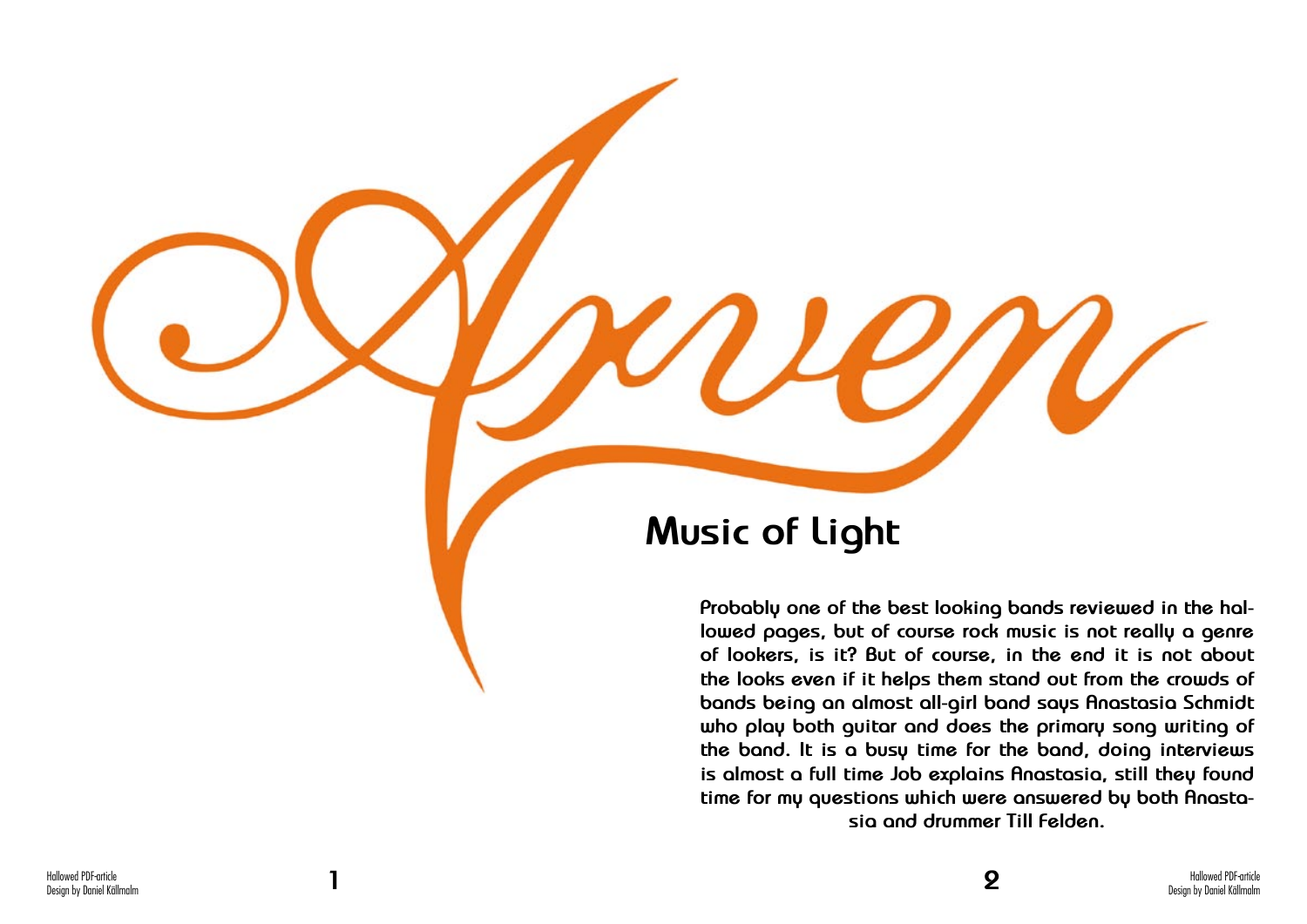

written by daniel källmalm images: press photos published on 18/10-2011

There seem to be a fixation with looks for this band in the promoinformation of this band and their debut album, this quote I cut from the last paragraph of that information: "Arven have something to deliver for all of them and it is especially this variable sound and their great looks promising the band a great future!" The Hallowed reviewer played on that a little in the review as well and he was also worried about the name to begin with as it reminds of a name from Lord of the Rings of which he is not a fan, and that is no coincident explains Anastasia.

> - Having a female guitar player in a death- or black metal band was always a little special. So it was perfectly logical that when I started to compose songs and decided to found my own band, I was looking for other female mu-

- Well, like you feared we named our band after a Character from "Lord of the Rings". Though it's not a new thing to do, we thought that the story of a she-elf Arwen, who gives up her immortality for the love of a mortal man represents very well, what our band stands for: passion and emotion. You could say its girls-stuff of course, but we are girls, after all.

The name is one thing but the story of the band begun not too

- I must say that I was very lucky to be able to find skilled female musicians for my band, it was not an easy thing to do at all and very much work - explains

The most important feature of the music of Arven is melodies that stick in the mind of the listener explains Anastasia, and these melodies are mostly combined with hard rocking guitars and drums, although there are calmer and dreamier parts to be found in their music.

long ago judging by the band photo, when Anastasia was 14 and started listening to metal music and playing electric guitar. At that time she was playing with many different bands and also different kind of bands stating that one of her first bands was an all-girl rock band but after that she played different kinds of metal.

sicians who would like to play metal with me.

Most of the band formed quickly with a keyboardist, a singer and bass player and soon they found Ines a professional classic guitar player which Anastasia describes them as lucky to find. The line-up then changed around a bit until they found the present members which includes the band's only male member Till, the fearless drummer.

Anastasia.

- You will also find elements of classical music and a little celtic/medieval atmosphere in our songs but in the end I think we managed to merge all these influences together into a homogeneous sound.

## **Music of Light**

- Most of the times the music is created before we start to write the lyrics. As the main songwriter I compose the songs and write a first arrangement version for the band. When the song is being rehearsed, usually some changes/additions are made by the other band members until the songs get their final shape. In doing so everyone contributes to the process of song-writing and sometimes interesting and unusual ideas come up this way.

Anastasia explains the process that usually lead to a song, I guessed that most was about a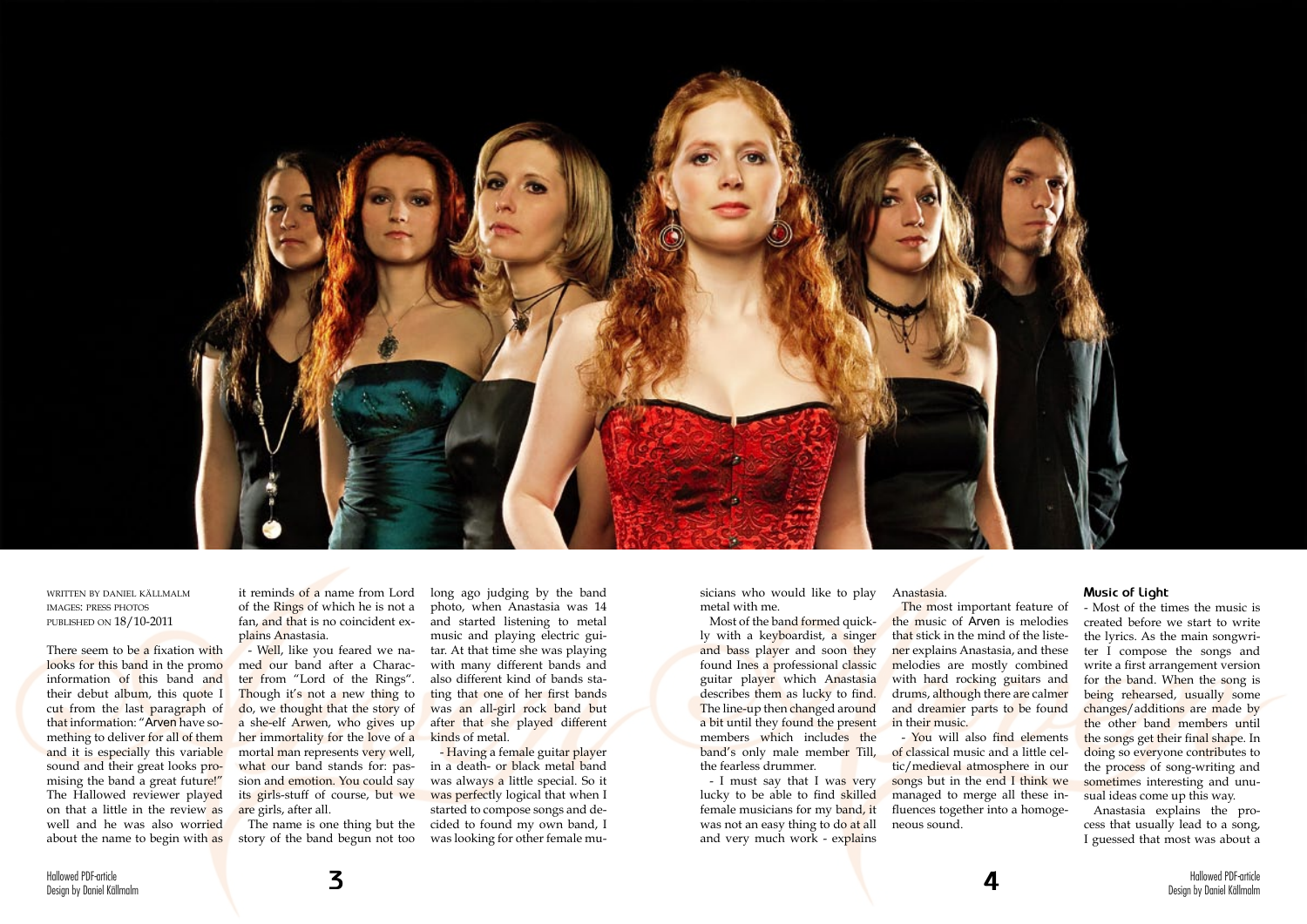

fantasy theme but Anastasia explains to me that my guess was a little bit off in that line of thinking.

- When the song is composed, usually me and/or our singer Carina start to look for a theme for the lyrics that would fit the music. We use different themes, sometimes it would be something philosophical or sociowould express our own life experiences through our songs like in *My Dear Friend*, which I wrote way onto the album. But not only

after the death of a close friend or in *Till Death Do Us Part*, that describes the agony of a break-up. But not all our songs are that earnest. *Raise Your Cups* is a cheerful party-song and *Midwinter Nights* tells us a fairy tale with a slightly untraditional role allocation.

critical like *On Flaming Wings* or album of Arven, their first demo *World Of Hatred*, sometimes we CD was recorded in 2008 and it Looking into these songs it is easy to move on to the album 'Music of Light' which is the debut contained four tracks which was rearranged and then found their

those four tracks from the demo were tried and tested before they found their way onto the album explains Anastasia.

- All the songs were tested in the live-situation before we recorded them, so we made sure the songs do not only work well on the CD but also on stage.

Arven's album was already finished completely before the band even begun looking for a deal with a record company, Anastasia explains that it took some time but it was worth it and that they are very proud of what

that things always change.

- As a band you are always moving on and have new ideas, so if we were to record the same album one more time, we would probably make some minor changes here and there. I think that's only normal. After all, the recordings took place more than a year ago.

research as well, but they seem to polarise in some camps. - We got lots of very positive

> They are the only ones who really know the answer. For our part we can definitely say that we enjoy playing live very much and you can see and sense it for sure. Of course there are many other factors to consider when you play live: how skilled the sound engineer is, how good is the monitor sound on stage, how does the audience respond. All I can say is that we spend of lot of energy and time with band practice in order to perform our music as good as possible and the feedback from the audience has been really great so far.

responses, a lot of people think that our melodies are catchy and like the emotional vocals of our singer Carina. Of course there are some die-hard metal fans who don't like the music because it's not the pure metal thing, but on the other hand there are many people who don't come from the typical metal-background giving us very positive responses! So in every case, at least the album seems to be interesting.

And they have garnered a lot of interest from media around Europa, many magazines and webzines in Germany, France, Russia, The Netherlands and of course from us Anastasia explains. Till points out that it is hard to find time for all the interview requests at the time.

The band are satisfied with what they have achieved in 'Music of Light' but what about the **Tour and promotion** press and fans? Anastasia say nerally positive which seems to of this article has much to do

that the response have been ge-on the table in the latest section Interest from the media that was

- At the moment it's quite hard

agree with what I have found in with good promotion, one way of promoting an album besides doing interviews is to tour, and that is something they want to do as much as possible explains Anastasia.

to catch up with answering all the interview requests, but of course we are proud that so many magazines are interested and we are happy to do this.

and the same goes for here. Still, they are not staying where they are, a creative mind is always looking ahead and not backwards Arven explains Anastasia and points out

And of course Hallowed's review gained some positive response from the band which we of course cannot avoid adding

- I'd like to thank you for the cool review. I think its very well written and fun to read and I appreciate that you took the time

to really listen to the songs and to absorb the atmosphere - says Anastasia. So to end this reception part of this article I can only say thanks for those kind words, we at Hallowed always tries to write in an entertaining way to make it more interesting to read.

- So far only a few shows are confirmed but we are actively searching for possibilities to play live and we are always open to request by club owners.

The band is said to be an active band in the live sector but I asked them if they thought they were a good band live which Anastasia didn't wan't to answer that but thought that was maybe something for the fans to answer.

The eternal question between making new material and playing live seems to be difficult as ever to answer, Anastasia explains that on one hand working on new material is one of the best things you can do as a musician but on the other hand so is playing live on a stage for a crowd so she says that they are both very satisfying but in different ways. For Till rock music is very much about playing live.

- For me, playing live is the first reason why I play in rock bands. That's the moment when all the energy of the music is really present and touchable. That's when the songs awake to life. But it would be boring to play always

they did.

Famous names in metal circles Sasha Paeth and Michael Rodenberg (Miro) are mentioned with this album, drummer Till explains that they were responsible for the mastering of it.

- They added some extra punch to the mix of Kai Bender. Of course we are very proud of the contribution of these famous producers to our album.

## **Reception**

Are the band satisfied with the album? Anastasia says that they are very satisfied.

- It's a great feeling finally holding the CD in your hands after investing so much of your time, energy and hope in the recording and songwriting process.